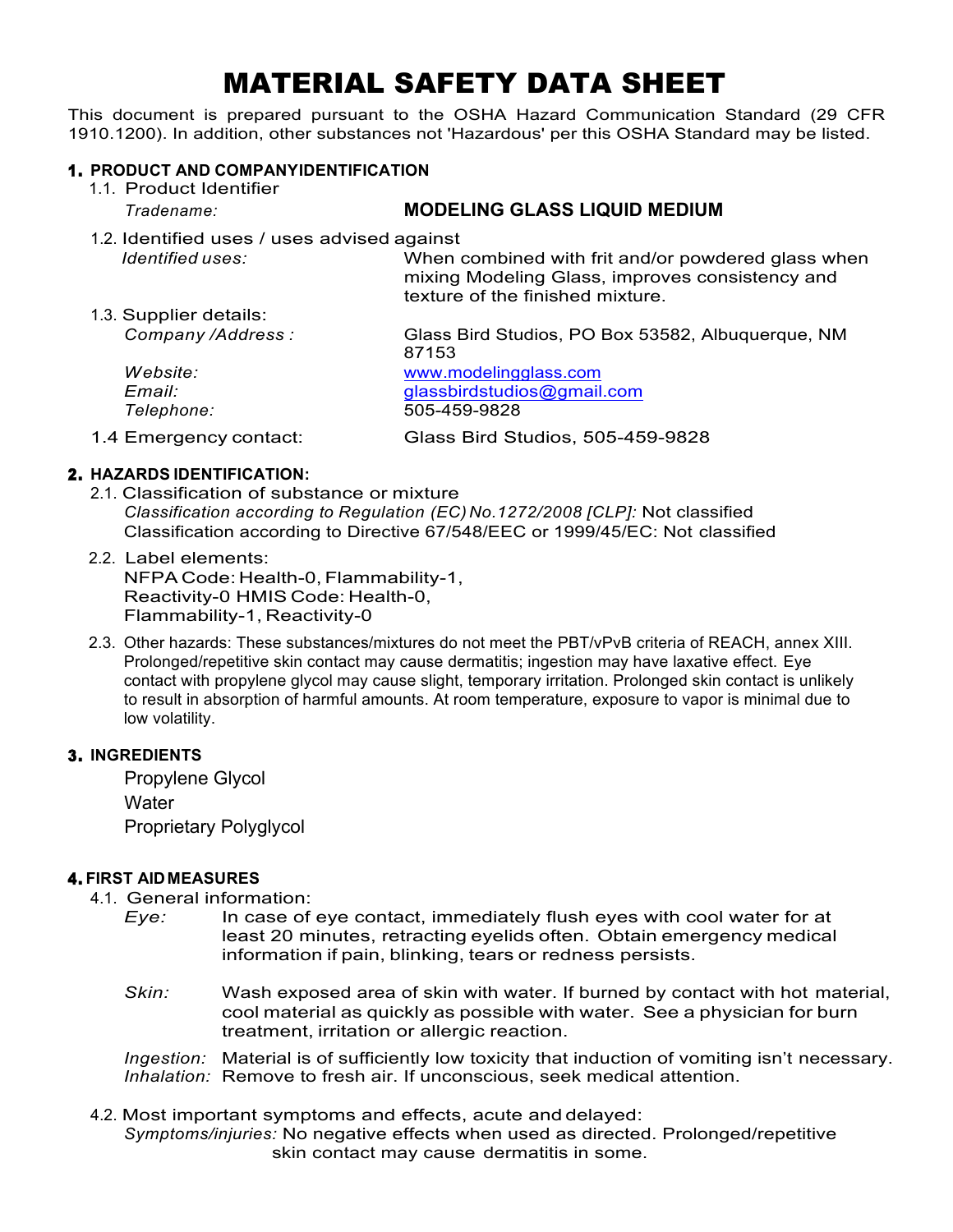## MATERIAL SAFETY DATA SHEET

#### 5 . **FIRE FIGHTINGMEASURES**

5.1. *Extinguishing media:* Dry chemical, carbon dioxide, foam, steam or water fog. Agents approved for Class B hazards.

*Unsuitable extinguishing media:* Water streams will scatter liquid and spread fire, but may be used to keep fire-exposed containers and surroundings cool.

*Fire hazard:* Mild fire hazard when heated above its flash point; material must be preheated before ignition will occur (OSHA Class IIIB). Combustion products may include and are not limited to: Carbon monoxide. Carbon dioxide. Use adequate ventilation in kiln area during burn-off (up to 1000 degrees F.)

#### 6 . **ACCIDENTAL RELEASEMEASURES**

6.1. *Environmental precautions* Prevent spills from entering sewers and public waters.

| 6.2. Containment / Cleanup<br>Containment:<br>soil. | Dike around spill; use oil-absorbent materials such as sand or                                                                                           |
|-----------------------------------------------------|----------------------------------------------------------------------------------------------------------------------------------------------------------|
| Cleanup:                                            | Remove mechanically or contain on an absorbent material<br>such as dry sand or earth and dispose of in accordance with<br>current applicable regulations |

#### 7 . **HANDLING ANDSTORAGE**

7.1. *Handling* No special requirements are required. 7.2. *Storage* Store in a cool, well-ventilated area in sealed containers Do not store in open or unlabeled containers. Store away from strong oxidizing agents or combustible material 7.3. *Environmental controls* : Avoid release to the environment. 7.4. Use adequate ventilation in kiln area during burn-off (up to 1000 degrees F.)

## 8 . **CHEMICAL AND PHYSICALPROPERTIES**

8.1. Basic physical and chemical properties

| Appearance/Odor:            | Purple viscous liquid / Little to odorless |
|-----------------------------|--------------------------------------------|
| pH:                         | Not determined                             |
| Vapor Pressure:             | N/A                                        |
| Vapor Density (Air=1):      | N/A                                        |
| <b>Boiling Point:</b>       | 369°F (187°C)                              |
| <b>Melting Point:</b>       | N/A                                        |
| Solubility:                 | Soluble in water                           |
| Specific Gravity (Water=1): | 1.035 - 1.037 @ 25°C/25°C (77°F)           |
| <b>Pour Point:</b>          | N/A                                        |
| Flash Point/Method:         | N/A                                        |
| Autoignition temperature:   | N/A                                        |
|                             |                                            |

#### 9 . **STABILITY ANDREACTIVITY**

| 10.1. Reactivity: | Unknown |
|-------------------|---------|
|-------------------|---------|

- 10.2. *Chemical Stability :* Stable
- 10.3. *Hazardous reactions :* None
- 10.4. *Conditions toavoid :* Contact with chlorine, fluorine, and other strong oxidizers and acids